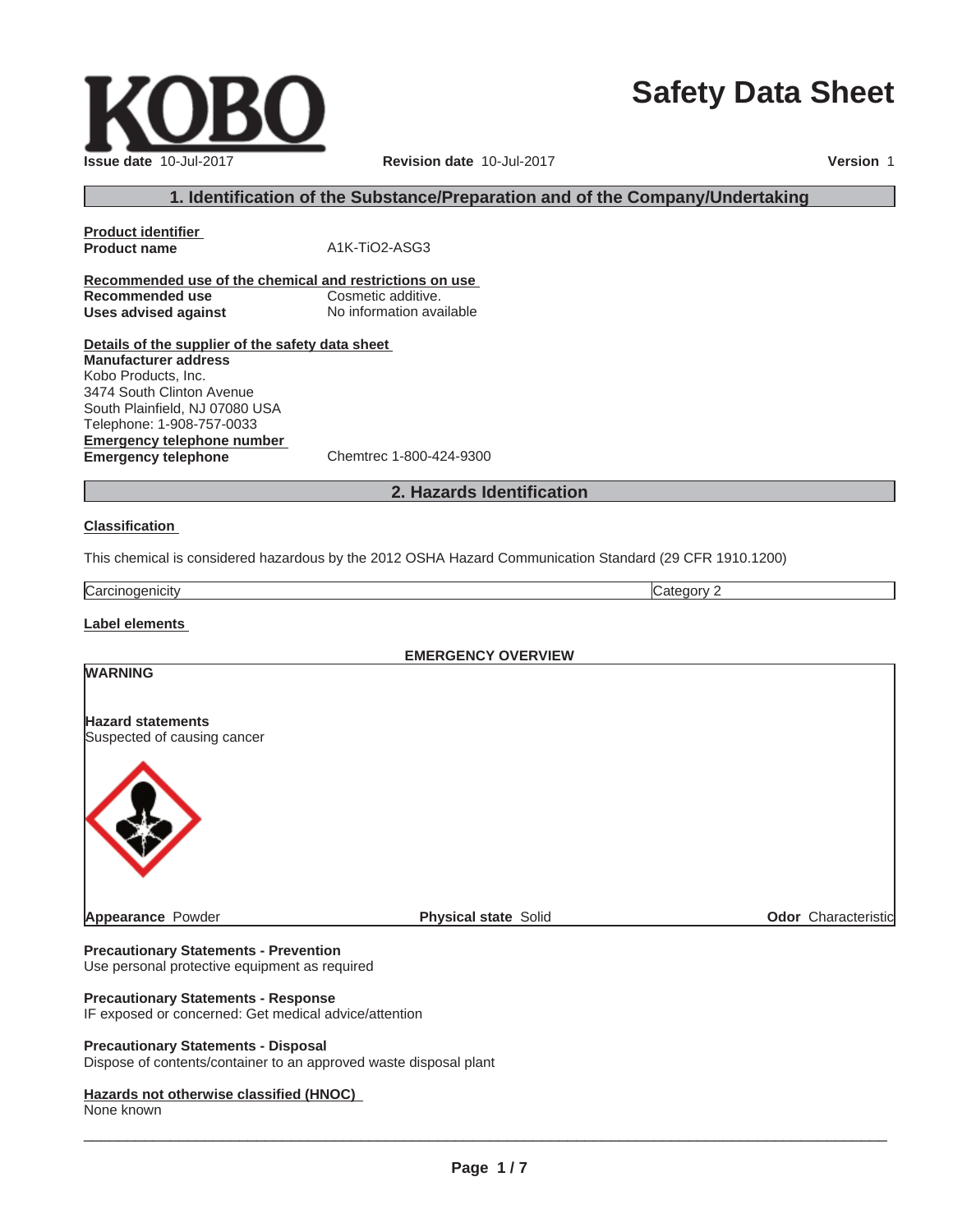# **Other Information**

No information available

# **3. Composition/information on Ingredients**

 $\_$  ,  $\_$  ,  $\_$  ,  $\_$  ,  $\_$  ,  $\_$  ,  $\_$  ,  $\_$  ,  $\_$  ,  $\_$  ,  $\_$  ,  $\_$  ,  $\_$  ,  $\_$  ,  $\_$  ,  $\_$  ,  $\_$  ,  $\_$  ,  $\_$  ,  $\_$  ,  $\_$  ,  $\_$  ,  $\_$  ,  $\_$  ,  $\_$  ,  $\_$  ,  $\_$  ,  $\_$  ,  $\_$  ,  $\_$  ,  $\_$  ,  $\_$  ,  $\_$  ,  $\_$  ,  $\_$  ,  $\_$  ,  $\_$  ,

| <b>Chemical Name</b>   | <b>CAS No</b> | Weight-%      |
|------------------------|---------------|---------------|
| Titanium Dioxide       | 13463-67-7    | $90.0 - 96.0$ |
| Aluminum Hydroxide     | 21645-51-2    | $2.0 - 5.0$   |
| Stearoyl Glutamic Acid | 3397-16-8     | $2.0 - 4.0$   |

| 4. First aid measures                                                      |                                                                                                                                    |  |
|----------------------------------------------------------------------------|------------------------------------------------------------------------------------------------------------------------------------|--|
| <b>First aid measures</b>                                                  |                                                                                                                                    |  |
| <b>General advice</b>                                                      | If symptoms persist, call a physician.                                                                                             |  |
| Eye contact                                                                | Rinse immediately with plenty of water, also under the eyelids, for at least 15 minutes. If<br>symptoms persist, call a physician. |  |
| <b>Skin contact</b>                                                        | Wash off immediately with soap and plenty of water while removing all contaminated<br>clothes and shoes.                           |  |
| <b>Inhalation</b>                                                          | Remove to fresh air. If breathing is irregular or stopped, administer artificial respiration.                                      |  |
| Ingestion                                                                  | If swallowed, do not induce vomiting: seek medical advice immediately and show this<br>container or label.                         |  |
| Self-protection of the first aider                                         | Use personal protective equipment as required.                                                                                     |  |
| Most important symptoms and effects, both acute and delayed                |                                                                                                                                    |  |
| <b>Symptoms</b>                                                            | No known effects under normal use conditions.                                                                                      |  |
| Indication of any immediate medical attention and special treatment needed |                                                                                                                                    |  |
| Note to physicians                                                         | Effects of exposure (inhalation, ingestion or skin contact) to substance may be delayed.                                           |  |

# **5. Fire-fighting measures**

**Suitable extinguishing media**

Use extinguishing measures that are appropriate to local circumstances and the surrounding environment.

**Unsuitable extinguishing media** No information available.

#### **Specific hazards arising from the chemical** None in particular.

**Explosion data Sensitivity to mechanical impact** None. **Sensitivity to static discharge** None.

**Protective equipment and precautions for firefighters**

Use personal protective equipment as required.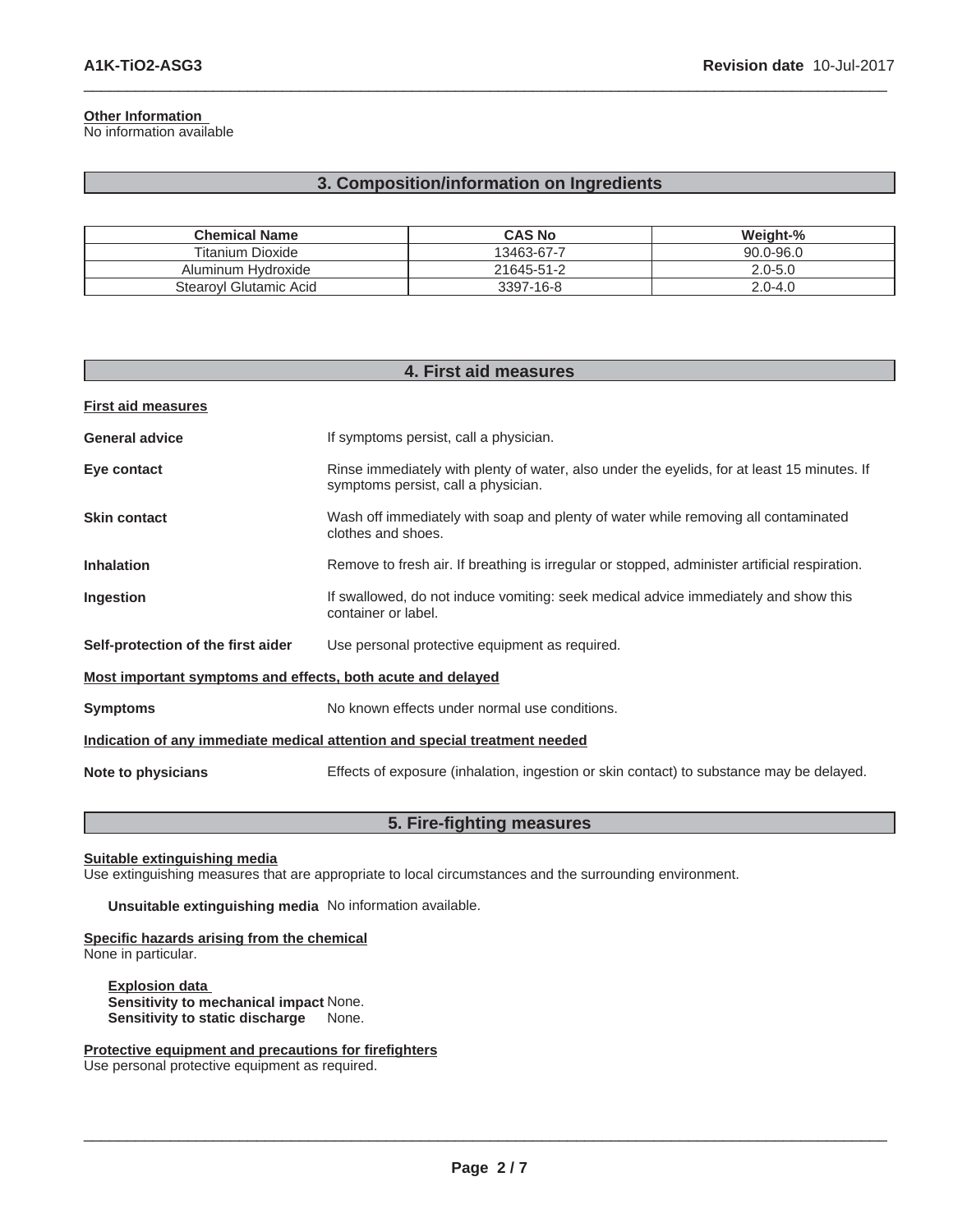# **6. Accidental release measures**

 $\_$  ,  $\_$  ,  $\_$  ,  $\_$  ,  $\_$  ,  $\_$  ,  $\_$  ,  $\_$  ,  $\_$  ,  $\_$  ,  $\_$  ,  $\_$  ,  $\_$  ,  $\_$  ,  $\_$  ,  $\_$  ,  $\_$  ,  $\_$  ,  $\_$  ,  $\_$  ,  $\_$  ,  $\_$  ,  $\_$  ,  $\_$  ,  $\_$  ,  $\_$  ,  $\_$  ,  $\_$  ,  $\_$  ,  $\_$  ,  $\_$  ,  $\_$  ,  $\_$  ,  $\_$  ,  $\_$  ,  $\_$  ,  $\_$  ,

**Personal precautions, protective equipment and emergency procedures**

| <b>Personal precautions</b>                          | Use personal protective equipment as required. Wash thoroughly after handling. Avoid<br>contact with eyes. |  |
|------------------------------------------------------|------------------------------------------------------------------------------------------------------------|--|
| For emergency responders                             | Use personal protective equipment as required.                                                             |  |
| <b>Environmental precautions</b>                     | Collect spillage. Do not allow into any sewer, on the ground or into any body of water.                    |  |
| Methods and material for containment and cleaning up |                                                                                                            |  |
| <b>Methods for containment</b>                       | Prevent further leakage or spillage if safe to do so.                                                      |  |
| Methods for cleaning up                              | Avoid creating dust. Sweep up and shovel into suitable containers for disposal.                            |  |
| <b>Prevention of secondary hazards</b>               | Clean contaminated objects and areas thoroughly observing environmental regulations.                       |  |

| 7. Handling and Storage                                      |                                                                                                                        |  |
|--------------------------------------------------------------|------------------------------------------------------------------------------------------------------------------------|--|
| <b>Precautions for safe handling</b>                         |                                                                                                                        |  |
| Advice on safe handling                                      | Use only in well-ventilated areas. Avoid contact with skin and eyes. Use personal protective<br>equipment as required. |  |
| Conditions for safe storage, including any incompatibilities |                                                                                                                        |  |
| <b>Storage conditions</b>                                    | Keep container tightly closed in a dry and well-ventilated place. Store at ambient conditions.                         |  |
| Incompatible materials                                       | Strong oxidizing agents. Strong acids.                                                                                 |  |
| 8. Exposure Controls/Personal Protection                     |                                                                                                                        |  |

#### **Control parameters**

#### **Exposure guidelines** .

| <b>Chemical Name</b> | <b>ACGIH TLV</b>                             | <b>OSHA PEL</b>                                                                 | <b>NIOSH IDLH</b>           |
|----------------------|----------------------------------------------|---------------------------------------------------------------------------------|-----------------------------|
| Titanium Dioxide     | TWA: $10 \text{ ma/m}^3$                     | TWA: $15 \text{ mg/m}^3$ total dust<br>(vacated) TWA: $10 \text{ mg/m}^3$ total | IDLH: $5000 \text{ mg/m}^3$ |
|                      |                                              | dust                                                                            |                             |
| Aluminum Hydroxide   | TWA: 1 mg/m <sup>3</sup> respirable fraction |                                                                                 |                             |

### **Appropriate engineering controls**

**Engineering controls** Ensure adequate ventilation, especially in confined areas.

**Individual protection measures, such as personal protective equipment**

| <b>Eye/face protection</b>            | Wear safety glasses with side shields (or goggles).                                                                |
|---------------------------------------|--------------------------------------------------------------------------------------------------------------------|
| Skin and body protection              | Wear protective gloves and protective clothing.                                                                    |
| <b>Respiratory protection</b>         | In case of insufficient ventilation, wear suitable respiratory equipment.                                          |
| <b>General hygiene considerations</b> | Handle in accordance with good industrial hygiene and safety practice. Wash contaminated<br>clothing before reuse. |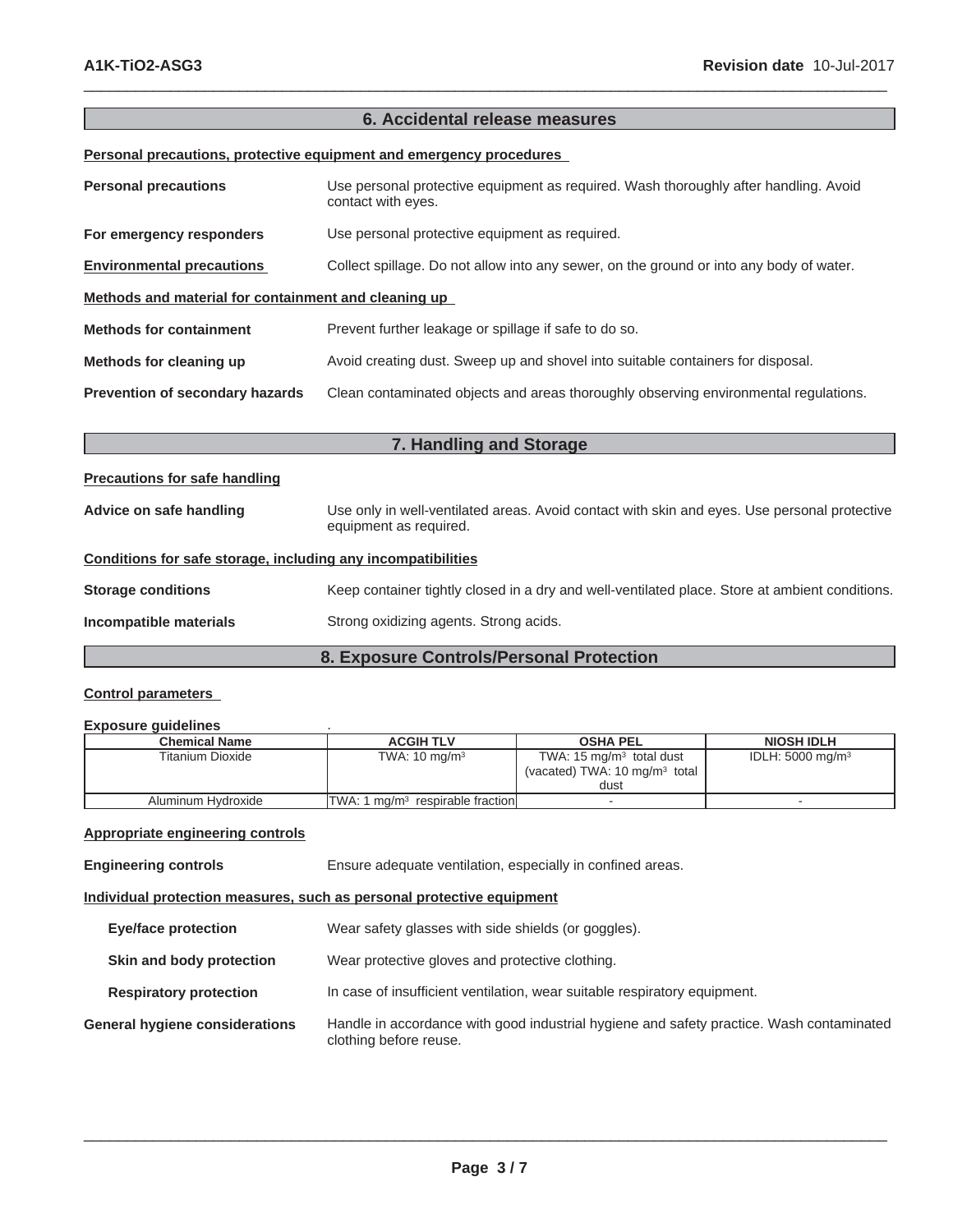# **9. Physical and Chemical Properties**

 $\_$  ,  $\_$  ,  $\_$  ,  $\_$  ,  $\_$  ,  $\_$  ,  $\_$  ,  $\_$  ,  $\_$  ,  $\_$  ,  $\_$  ,  $\_$  ,  $\_$  ,  $\_$  ,  $\_$  ,  $\_$  ,  $\_$  ,  $\_$  ,  $\_$  ,  $\_$  ,  $\_$  ,  $\_$  ,  $\_$  ,  $\_$  ,  $\_$  ,  $\_$  ,  $\_$  ,  $\_$  ,  $\_$  ,  $\_$  ,  $\_$  ,  $\_$  ,  $\_$  ,  $\_$  ,  $\_$  ,  $\_$  ,  $\_$  ,

# **Information on basic physical and chemical properties**

| <b>Physical state</b><br>Appearance<br>Color            | Solid<br>Powder<br>White | Odor<br><b>Odor threshold</b>                        | Characteristic<br>No information available |
|---------------------------------------------------------|--------------------------|------------------------------------------------------|--------------------------------------------|
| <b>Property</b>                                         | <b>Values</b>            | Remarks •                                            |                                            |
| pH                                                      |                          | No information available                             |                                            |
| Melting point / freezing point                          |                          | No information available                             |                                            |
| Boiling point / boiling range                           |                          | No information available                             |                                            |
| <b>Flash point</b>                                      |                          | No information available                             |                                            |
| <b>Evaporation rate</b>                                 |                          | No information available                             |                                            |
| Flammability (solid, gas)                               |                          | No information available                             |                                            |
| <b>Flammability limit in air</b>                        |                          |                                                      |                                            |
| <b>Upper flammability limit</b>                         |                          | No information available                             |                                            |
| <b>Lower flammability limit</b>                         |                          | No information available                             |                                            |
| Vapor pressure                                          |                          | No information available                             |                                            |
| <b>Vapor density</b>                                    |                          | No information available                             |                                            |
| <b>Specific gravity</b>                                 |                          | No information available                             |                                            |
| <b>Water solubility</b>                                 | Insoluble in water       |                                                      |                                            |
| Solubility in other solvents                            |                          | No information available                             |                                            |
| <b>Partition coefficient</b>                            |                          | No information available                             |                                            |
| <b>Autoignition temperature</b>                         |                          | No information available<br>No information available |                                            |
| <b>Decomposition temperature</b>                        |                          | No information available                             |                                            |
| <b>Kinematic viscosity</b>                              |                          | No information available                             |                                            |
| <b>Dynamic viscosity</b><br><b>Explosive properties</b> |                          | No information available                             |                                            |
| <b>Oxidizing properties</b>                             |                          | No information available                             |                                            |
|                                                         |                          |                                                      |                                            |
| <b>Other Information</b>                                |                          |                                                      |                                            |
| Softening point                                         | No information available |                                                      |                                            |
| <b>Molecular weight</b>                                 | No information available |                                                      |                                            |
| VOC content (%)                                         | No information available |                                                      |                                            |
| <b>Density</b>                                          | No information available |                                                      |                                            |
| <b>Bulk density</b>                                     | No information available |                                                      |                                            |
|                                                         |                          |                                                      |                                            |

# **10. Stability and Reactivity**

#### **Reactivity** No data available

# **Chemical stability**

Stable under normal conditions.

# **Possibility of hazardous reactions**

None under normal processing.

**Hazardous polymerization** Hazardous polymerization does not occur.

#### **Conditions to avoid** None known.

**Incompatible materials**

Strong oxidizing agents. Strong acids.

#### **Hazardous decomposition products**

None under normal use conditions.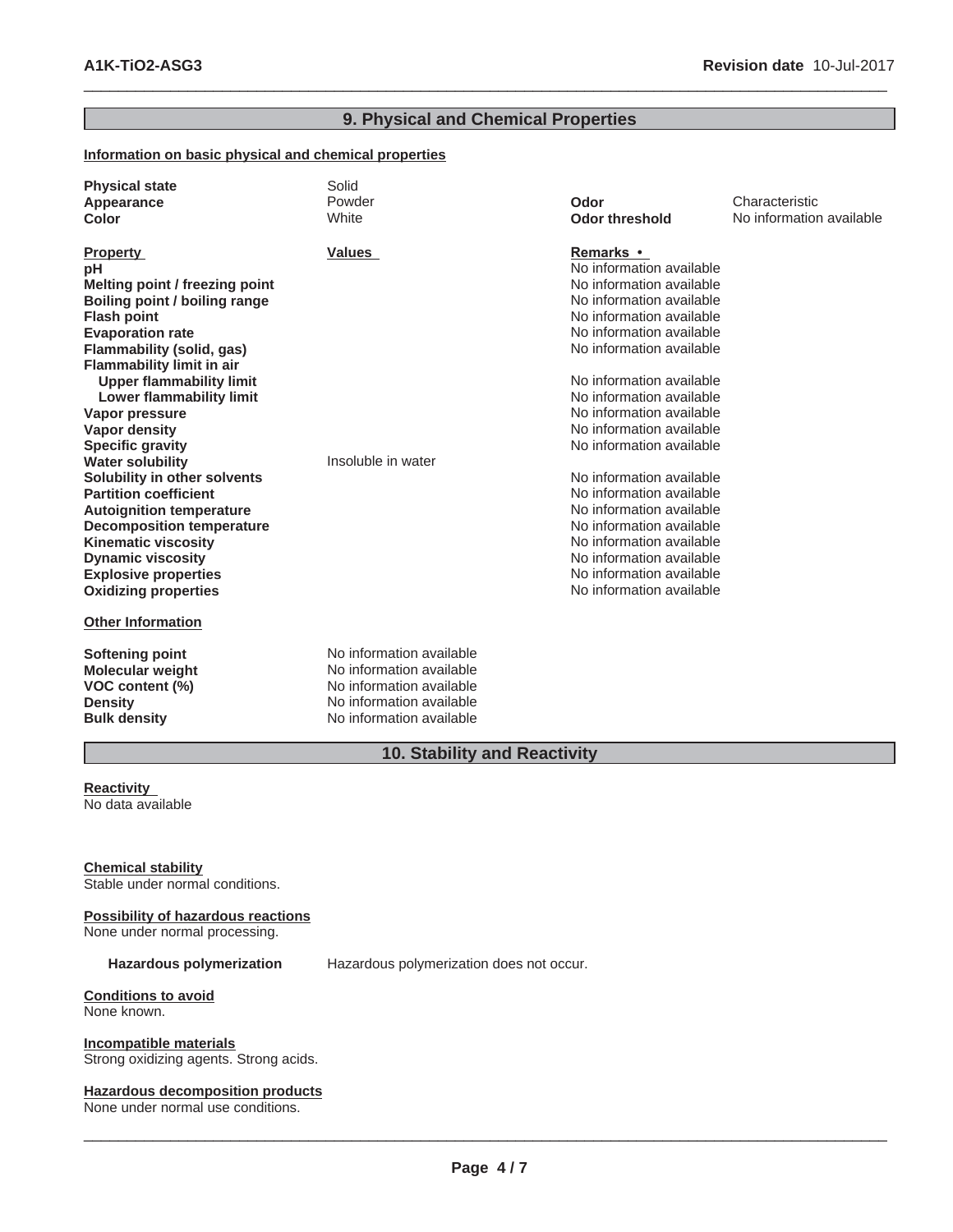# **11. Toxicological Information**

 $\_$  ,  $\_$  ,  $\_$  ,  $\_$  ,  $\_$  ,  $\_$  ,  $\_$  ,  $\_$  ,  $\_$  ,  $\_$  ,  $\_$  ,  $\_$  ,  $\_$  ,  $\_$  ,  $\_$  ,  $\_$  ,  $\_$  ,  $\_$  ,  $\_$  ,  $\_$  ,  $\_$  ,  $\_$  ,  $\_$  ,  $\_$  ,  $\_$  ,  $\_$  ,  $\_$  ,  $\_$  ,  $\_$  ,  $\_$  ,  $\_$  ,  $\_$  ,  $\_$  ,  $\_$  ,  $\_$  ,  $\_$  ,  $\_$  ,

# **Information on likely routes of exposure**

**Product information**

| <b>Inhalation</b>   | No data available. |
|---------------------|--------------------|
| Eye contact         | No data available. |
| <b>Skin contact</b> | No data available. |
| Ingestion           | No data available. |

#### **Component information**

| <b>Chemical Name</b>    | Oral LD50              | Dermal LD50 | <b>Inhalation LC50</b> |
|-------------------------|------------------------|-------------|------------------------|
| <b>Titanium Dioxide</b> | (Rat<br>10000 ma/ka    |             |                        |
| Aluminum Hydroxide      | (Rat<br>⁄ 5000 mg/kg → |             |                        |
| Stearoyl Glutamic Acid  | Rat<br>$=$ 3 g/kg      |             |                        |

#### **Information on toxicological effects**

**Symptoms** No information available.

#### **Delayed and immediate effects as well as chronic effects from short and long-term exposure**

| <b>Skin corrosion/irritation</b>  | No information available.                                                                                                      |
|-----------------------------------|--------------------------------------------------------------------------------------------------------------------------------|
| Serious eye damage/eye irritation | No information available.                                                                                                      |
| <b>Irritation</b>                 | No information available.                                                                                                      |
| <b>Corrosivity</b>                | No information available.                                                                                                      |
| <b>Sensitization</b>              | No information available.                                                                                                      |
| <b>Germ cell mutagenicity</b>     | No information available.                                                                                                      |
| Carcinogenicity                   | This product contains one or more substances which are classified by IARC as                                                   |
|                                   | carcinogenic to humans (Group I), probably carcinogenic to humans (Group 2A) or possibly<br>carcinogenic to humans (Group 2B). |

| <b>Chen</b><br><b>Name</b>                                | וורי | $\sqrt{2}$ | 00118<br>חווטי |
|-----------------------------------------------------------|------|------------|----------------|
| Titaniur.<br>Dioxide                                      |      | 2Ε         |                |
| <b>IADO (International Agency for Depensel on Concert</b> |      |            |                |

**IARC (International Agency for Research on Cancer)** *Group 2B - Possibly Carcinogenic to Humans* **OSHA (Occupational Safety and Health Administration of the US Department of Labor)** *X - Present* **Reproductive toxicity** No information available.<br>**STOT - single exposure** No information available. **STOT - single exposure** No information available.<br> **STOT - repeated exposure** No information available. **STOT - repeated exposure<br>Aspiration hazard** No information available.

# **12. Ecological Information**

#### **Ecotoxicity**

None known

#### **Persistence and degradability**

No information available.

**Bioaccumulation**

No information available.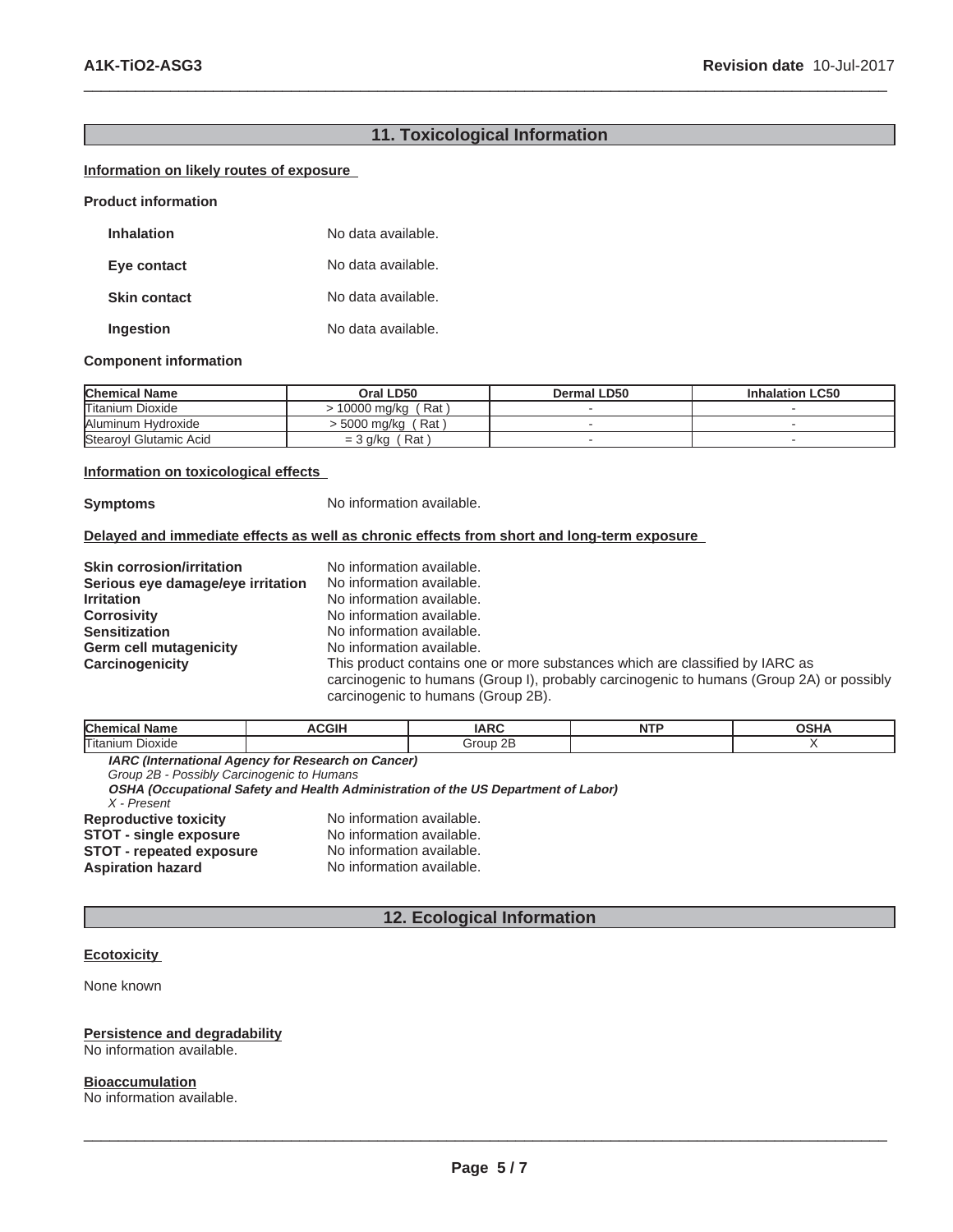#### **Other adverse effects** No information available

# **13. Disposal Considerations**

 $\_$  ,  $\_$  ,  $\_$  ,  $\_$  ,  $\_$  ,  $\_$  ,  $\_$  ,  $\_$  ,  $\_$  ,  $\_$  ,  $\_$  ,  $\_$  ,  $\_$  ,  $\_$  ,  $\_$  ,  $\_$  ,  $\_$  ,  $\_$  ,  $\_$  ,  $\_$  ,  $\_$  ,  $\_$  ,  $\_$  ,  $\_$  ,  $\_$  ,  $\_$  ,  $\_$  ,  $\_$  ,  $\_$  ,  $\_$  ,  $\_$  ,  $\_$  ,  $\_$  ,  $\_$  ,  $\_$  ,  $\_$  ,  $\_$  ,

| Waste treatment methods       |                                                                                                        |  |
|-------------------------------|--------------------------------------------------------------------------------------------------------|--|
| <b>Disposal of wastes</b>     | Disposal should be in accordance with applicable regional, national and local laws and<br>regulations. |  |
| <b>Contaminated packaging</b> | Disposal should be in accordance with applicable regional, national and local laws and<br>regulations. |  |

|             | <b>14. Transport Information</b> |  |  |
|-------------|----------------------------------|--|--|
| <b>DOT</b>  | Not regulated                    |  |  |
| ICAO (air)  | Not regulated                    |  |  |
| <b>IATA</b> | Not regulated                    |  |  |
| <b>IMDG</b> | Not regulated                    |  |  |
| RID         | Not regulated                    |  |  |
| <b>ADR</b>  | Not regulated                    |  |  |
|             |                                  |  |  |

# **15. Regulatory information**

| <b>International Inventories</b> |                |
|----------------------------------|----------------|
| <b>TSCA</b>                      | Complies       |
| <b>DSL/NDSL</b>                  | Not Determined |
| <b>EINECS/ELINCS</b>             | Complies       |
| <b>ENCS</b>                      | Not Determined |
| <b>IECSC</b>                     | Complies       |
| <b>KECL</b>                      | Not Determined |
| <b>PICCS</b>                     | Complies       |
| <b>AICS</b>                      | Not Determined |

 **Legend:** 

 **TSCA** - United States Toxic Substances Control Act Section 8(b) Inventory

 **DSL/NDSL** - Canadian Domestic Substances List/Non-Domestic Substances List

 **EINECS/ELINCS** - European Inventory of Existing Chemical Substances/European List of Notified Chemical Substances

 **ENCS** - Japan Existing and New Chemical Substances

 **IECSC** - China Inventory of Existing Chemical Substances

 **KECL** - Korean Existing and Evaluated Chemical Substances

 **PICCS** - Philippines Inventory of Chemicals and Chemical Substances

 **AICS** - Australian Inventory of Chemical Substances

# **US Federal Regulations**

# **SARA 313**

Section 313 of Title III of the Superfund Amendments and Reauthorization Act of 1986 (SARA). This product does not contain any chemicals which are subject to the reporting requirements of the Act and Title 40 of the Code of Federal Regulations, Part 372